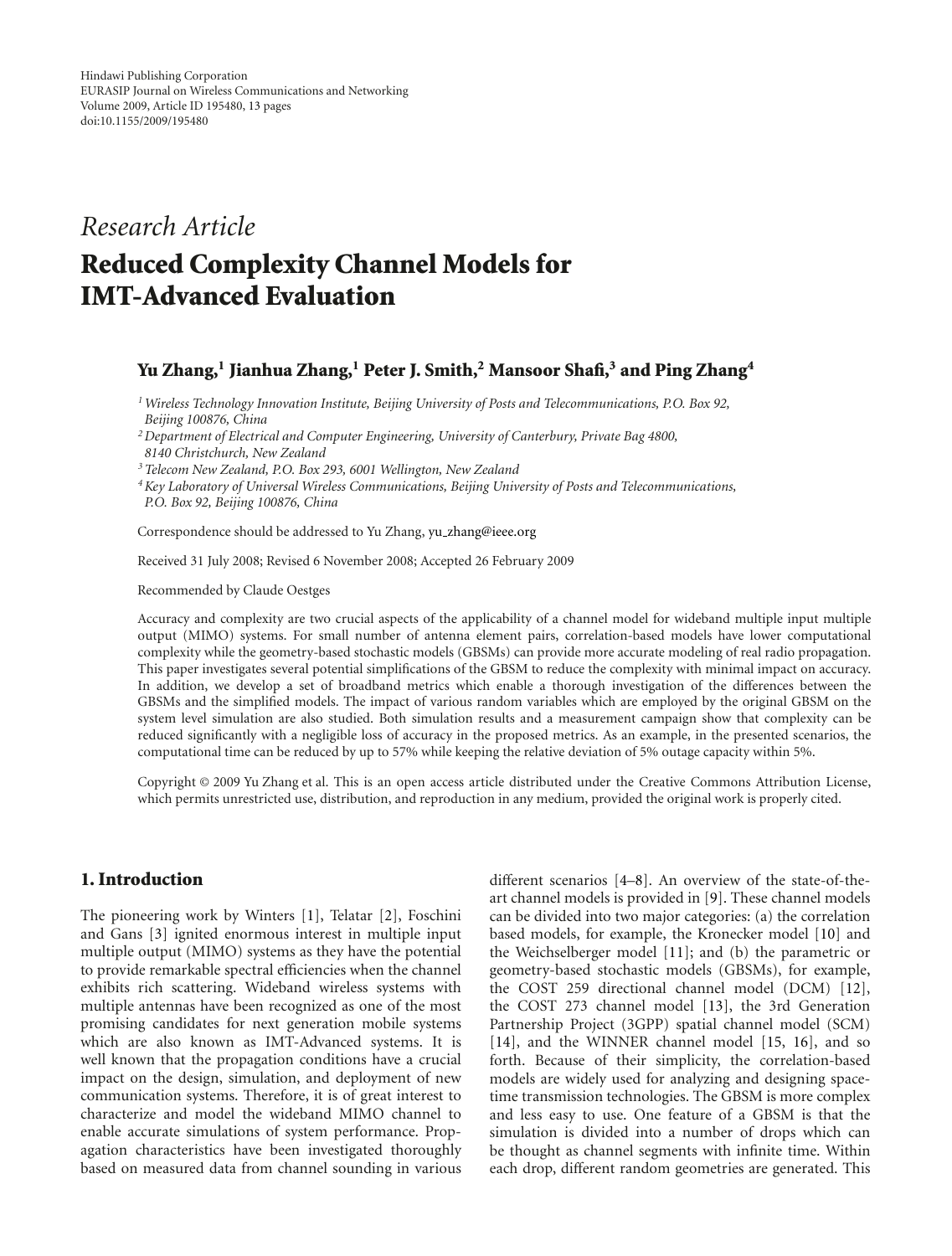modeling methodology is adopted by the International Telecommunication Union (ITU) for the evaluation of IMT-Advanced systems [17].

In comparison with the broadly adopted traditional tapped delay line (TDL) models in the GSM and IMT-2000 systems, there are two main challenges for the IMT-Advanced channel model. Firstly, the TDL models in [18, 19] have an invariant channel profile. (The "channel profile" stands for the channel characteristics over a fading distance of tens of wavelengths, in spatial, temporal, and frequency domains, including the power delay profile (PDP), power angular spectrum (PAS), Doppler spectrum, and so forth.) However, even for a single link, geometry-based MIMO channel models need multiple channel profiles to accurately characterize the extra degrees of freedom induced by employing multiple antennas. As a result, far more random variables (RVs) have to be embedded into the channel model than are required by the TDL models. Secondly, because of the higher data rates targeted with a system bandwidth of up to 100 MHz, many more multipath components (MPCs) can be resolved, which leads to an increase in the number of taps for wideband MIMO channel models. Since the system level evaluation of radio interface technologies (RITs) usually requires the generation of multiple users dropped into a 19 hexagonal cell network, these two challenges faced by GBSMs make the evaluation a time consuming exercise. Hence, there is an urgent need to simplify the geometry-based MIMO channel models. As the correlation-based models have greatly reduced computational complexity, several papers have tried to bridge the gap between the correlated models and GBSMs. The separability of spatial-temporal correlation in the 3GPP SCM model is investigated in [20], which proposed a correlation-based model to replace the geometrybased model. A numerically efficient approximation of spatial correlation models is proposed in [21], which shows a good fit to the existing parametric models with a uniform linear array (ULA) or uniform circular array (UCA) for an angular spread (AS) smaller than 10◦. A simplified approach to apply the 3GPP SCM model was suggested in [22], which was also proposed for the evaluation of the 3GPP long-term evolution (LTE) systems. Correlation-based replacements of the GBSM can substantially reduce the computational complexity. However, in such simplified models the antenna geometries and radiation patterns cannot be altered easily by the user of the model. On the other hand, this feature is automatically enabled by the geometry-based modeling for the propagation parameters and antennas.

In this paper, we investigate five possible simplifications to the GBSM model. These simplifications are much more straightforward than those obtained by converting a GBSM to its correlation-based counterpart. A series of metrics are proposed to evaluate the impact of the simplification on the channel model behavior. These metrics cover various different perspectives of the assessment of RITs with MIMO applications, including spatial multiplexing, spatial diversity, symbol error probability, and temporal behavior. The proposed simplifications and metrics are validated with a baseline model which is extracted from MIMO channel measurements in both indoor and outdoor environments.

A computational complexity analysis is also presented. Since the simplifications are made under the original structure of the GBSM, the ability to select values for physically-based geometric parameters is maintained. Hence, the users of the simplified models can control the antenna configurations and link geometries as they do with the GBSM, while experiencing lower computational effort.

The main contributions of this paper are as follows:

- (i) a range of broadband metrics are proposed and used for evaluating the full system behavior of wideband MIMO channel models;
- (ii) a series of potential simplifications to the IMT-Advanced channel model are developed. The simplified models have fixed and fewer parameters that result in a negligible loss of performance as verified by a range of metrics;
- (iii) measurements of an indoor channel with both lineof-sight (LOS) and scattered components were taken in China. The data was used to fit a WINNER style model [17] as the baseline GBSM. The metrics were then used to compare the simplified models with the GBSM and with the measured data;
- (iv) the metrics were also evaluated with an outdoor non line-of-sight (NLOS) channel in the WINNER model [16] to demonstrate the validity of proposed simplifications.

The rest of the paper is organized as follows. A GBSM baseline model is briefly described in Section 2. A series of metrics for evaluating the performance of simplified wideband channel models are presented in Section 3. The proposed simplifications are described in Section 4. A comparative analysis of the simulation results and conclusions are given in Sections 5 and 6, respectively.

#### **2. Baseline Channel Model**

Currently, the primary channel model [17] for IMT-Advanced system evaluation is based on the WINNER channel model. Hence, in this paper we take the WINNER model as a baseline. Consider a single downlink of a wideband MIMO system with an *S*-element BS array and a *U*-element MS array. The channel impulse response (CIR) at time *t*, delay *τ* is modeled as

$$
\mathbf{H}(\tau,t) = \sqrt{\frac{K}{K+1}} \mathbf{H}_0(t) \delta(\tau) + \sqrt{\frac{1}{K+1}} \sum_{n=1}^N \mathbf{H}_n(t) \delta(\tau - \tau_n),
$$
\n(1)

where *K* is the Rician *K*-factor on a linear scale,  $H_0(t)$  is the channel coefficient matrix corresponding to the LOS ray, *N* is the number of clusters,  $H_n(t)$ ,  $n = 1, 2, \ldots, N$ , is the *n*th NLOS channel coefficient component, and *δ*(·) is the Dirac delta function. Here, we assume that the clusters are the zero-delay-spread-clusters (ZDSCs) defined in [15], that is, a cluster is constituted by a number of rays, or propagation paths, diffused in angle domains. The rays within the same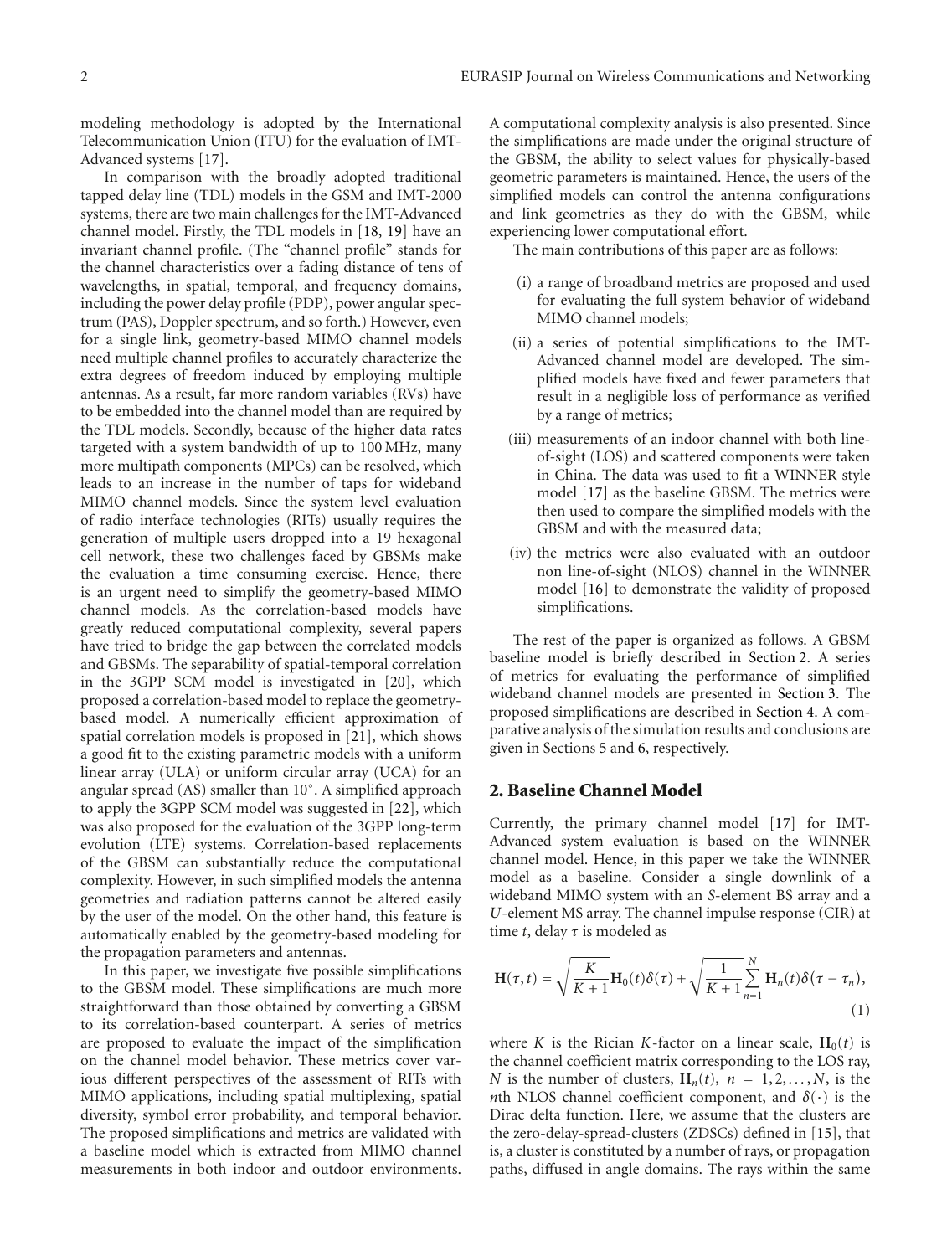cluster have the same propagation delay, and the power dispersion of a cluster in angle domains is characterized by cluster angular spread of departure (ASD) and cluster angular spread of arrival (ASA). The elements of the  $U \times S$ matrix  $\mathbf{H}_n(t) = (h_{usn}(t))$  are given by

$$
h_{us0}(t) = \mathbf{c}_{BS,s}^{\mathrm{T}}(\phi_{LOS}) \cdot \mathbf{X}(\Phi_{LOS}) \cdot \mathbf{c}_{MS,u}(\phi_{LOS})
$$
  
• exp [jk||**v**|| cos (φ<sub>LOS</sub> – φ<sub>v</sub>)t] (2)

for  $n = 0$ ,

$$
h_{usn}(t) = \sqrt{\frac{P_n}{M}} \sum_{m=1}^{M} \mathbf{c}_{BS,s}^{T}(\phi_{nm}) \cdot \mathbf{X}(\Phi_{nm}, \kappa_{nm}) \cdot \mathbf{c}_{MS,u}(\phi_{nm})
$$

$$
\cdot \exp[jk||\mathbf{v}||\cos(\phi_{nm} - \phi_v)t]
$$
(3)

for  $n = 1, 2, \ldots, N$ . In (2) and (3),  $(\cdot)^T$  stands for matrix transposition,  $P_n$  is the power resulting from the *n*th cluster, *M* is the number of rays in each cluster. The angles in (2) and (3) are illustrated in Figure 1, where  $\phi$ <sub>LOS</sub> is the angle of departure (AoD) for the LOS ray with respect to the BS broadside, *ϕ*LOS is the angle of arrival (AoA) for the LOS ray with respect to the MS broadside, *φnm* is the AoD for the *m*th ray of the *n*th cluster with respect to the BS broadside, while *ϕnm* is the AoA with respect to the MS broadside, the mean AoD and mean AoA of the *n*th cluster is defined as  $\phi_n$  =  $(1/M)\sum_{m=1}^{M} \phi_{nm}$  and  $\varphi_n = (1/M)\sum_{m=1}^{M} \varphi_{nm}$ , respectively.  $\phi_v$ is the angle of the MS velocity vector **v** with respect to the MS broadside.  $\mathbf{c}_{BS,s}(\phi_{nm}) = [c_{BS,s}^V(\phi_{nm}), c_{BS,s}^H(\phi_{nm})]^T$  is the complex antenna response of the *s*th element of the BS array in the direction of  $\phi_{nm}$  with respect to the reference phase center of the array, with  $c_{\text{BS},s}^V(\cdot)$  and  $c_{\text{BS},s}^H(\cdot)$  referring to the vertical and horizontal polarization directions, respectively. The vector  $\mathbf{c}_{MS,u}(\varphi_{nm})$  is defined similarly.  $\Phi_{nm}$  =  $\left[\Phi_{nm}^{\text{VV}}, \Phi_{nm}^{\text{HH}}, \Phi_{nm}^{\text{HH}}, \Phi_{nm}^{\text{HH}}\right]^{\text{T}}$  is the initial random phase vector of the *m*th ray of the *n*th cluster. The superscripts used in  $\Phi_{nm}^{p_1p_2}$  denote that the ray originates in the  $p_1$  direction and arrives in the  $p_2$  direction.  $\Phi_{\text{LOS}} = [\Phi_{\text{LOS}}^{\text{VV}}, \Phi_{\text{LOS}}^{\text{HH}}]^{\text{T}}$  is the initial random phase vector for the LOS ray. The polarization matrices  $X(\Phi_{LOS})$  and  $X(\Phi_{nm}, \kappa_{nm})$  are given by

$$
\mathbf{X}(\mathbf{\Phi}_{\text{LOS}}) = \begin{pmatrix} \exp(j\Phi_{\text{LOS}}^{\text{VV}}) & 0 \\ 0 & \exp(j\Phi_{\text{LOS}}^{\text{HH}}) \end{pmatrix},
$$

$$
\mathbf{X}(\mathbf{\Phi}_{nm}, \kappa_{nm}) = \begin{pmatrix} \exp(j\Phi_{nm}^{\text{VV}}) & \sqrt{\kappa_{nm}} \exp(j\Phi_{nm}^{\text{VH}}) \\ \sqrt{\kappa_{nm}} \exp(j\Phi_{nm}^{\text{HV}}) & \exp(j\Phi_{nm}^{\text{VV}}) \end{pmatrix},
$$
(4)

where *κnm* is the inverse of the XPR for the *n*th cluster and *m*th ray. The XPR in decibels, is independent for each cluster and ray, and follows the Gaussian distribution  $\mathcal{N}(\mu_{\text{XPR}}, \sigma_{\text{XPR}}^2)$ . The constant *k* is the wave number  $2\pi/\lambda$  with *λ* denoting the carrier wavelength in meters.

For each drop, the parameters required by (2) and (3) can be broken down into three sets: the LOS parameters  ${K, \phi_{\text{LOS}}, \phi_{\text{LOS}}, \Phi_{\text{LOS}}},$  the cluster parameters  ${P_n, \tau_n, \phi_n, \phi_{\text{LOS}}}$ 

 $\varphi_n$  : *n* = 1, 2, ..., *N*}, and the ray parameters  $\{(\phi_{nm}, \phi_{nm}, \Phi_{nm}, \kappa_{nm}) : n = 1, 2, \ldots, N; m = 1, 2, \ldots, M\}.$ According to the modeling methodology behind the WIN-NER channel model, for a specific scenario, the rootmean-square (RMS) delay spread (DS)  $τ<sub>RMS</sub>$ , azimuth ASD *φ*RMS, azimuth ASA *ϕ*RMS, standard deviation of shadow fading (SF) *σξ*,dB, and the Rician *K*-factor *K*dB for the LOS case are correlated log-normal RVs. Hence, the 5-dimensional random vector **L** =  $[\log_{10}(\tau_{RMS}))$ ,  $\log_{10}(\phi_{RMS}), \log_{10}(\phi_{RMS}), \sigma_{\xi, dB}, K_{dB}$  ~  $\mathcal{N}(\mu_L, \Sigma_L)$ , where  $\mu_{\rm L}$  = [ $\mu_{\rm DS}, \mu_{\rm ASD}, \mu_{\rmASA}, 0, \mu_{K, \rm dB}$ ] is the mean vector and  $\Sigma_{\rm L}$ is the covariance matrix. The standard deviations of the normal RVs in **L** are denoted by  $\sigma_X$ , and the cross-correlation coefficients between the normal RVs in **L** are denoted by  $\rho_{XY}$ , where *X* and *Y* are placeholders for DS, ASD, ASA, SF, and K. The detailed definitions of  $\mu_X$ ,  $\sigma_X$ , and  $\rho_{XY}$  are summarized in Table 1, where  $E(\cdot)$  is the expectation operator,  $Var(X)$ stands for the variance of RV *X*, and Corr(*X*,*Y*) denotes the cross-correlation coefficient of two RVs *X* and *Y*. The five parameters in **L** are called large-scale parameters (LSPs) [16] since they are invariant in a channel segment, or drop, which covers a fading distance of the order of tens of wavelengths.

The realization of the Rician-*K* factor together with realizations of the other LSPs, that is, the realization of the Gaussian random vector **L**, are drawn to follow the distribution  $\mathcal{N}(\mu_{\text{L}}, \Sigma_{\text{L}})$ . The LOS ray angles,  $\phi_{\text{LOS}}$  and  $\phi_{\text{LOS}}$ , are geometrically determined by the relative positions of BS and MS, and by the broadside orientations of both BS and MS array. The cluster parameters,  $\{\tau_n\}$ ,  $\{P_n\}$ , and  $\{\phi_n, \phi_n\}$ are sequentially generated according to the exponential delay distributions, exponential/uniform power delay profile (PDP), and wrapped Gaussian power angular spectrum (PAS), respectively. The shape of delay distributions, PDP and PAS, can be determined by realizations of the LSPs, that is, *τ*RMS, *φ*RMS, and *ϕ*RMS, which are generated together with *K* as mentioned above. The ray parameters  $\{(\phi_{nm}, \phi_{nm})\}$ :  $n = 1, 2, \ldots, N; m = 1, 2, \ldots, M$  are obtained by adding predefined offset angles to *φn* or *ϕn* to follow Laplacian PASs with given per cluster angular spread. The elements in the initial phases **Φ**LOS and **Φ***nm* are independent and identically distributed uniform in  $(-\pi, \pi)$ . A detailed procedure of the generation of these parameters can be found in [16]. Within a drop, all these parameters are invariant. Thus, a single drop cannot reflect the propagation characteristics for a given scenario and multiple-drop simulation is needed even for link-level performance evaluation.

# **3. Evaluation Metrics for Wideband MIMO Channels**

To evaluate the impact of various potential simplifications to the channel model, proper metrics for wideband MIMO channels are needed. Usually, spatial-temporal correlations are used as two simple but fundamental metrics for MIMO channel models. However, this paper aims to go further and develops a thorough approach to studying the full system behavior, through a more complex set of metrics. This set includes mutual information, diversity gain, error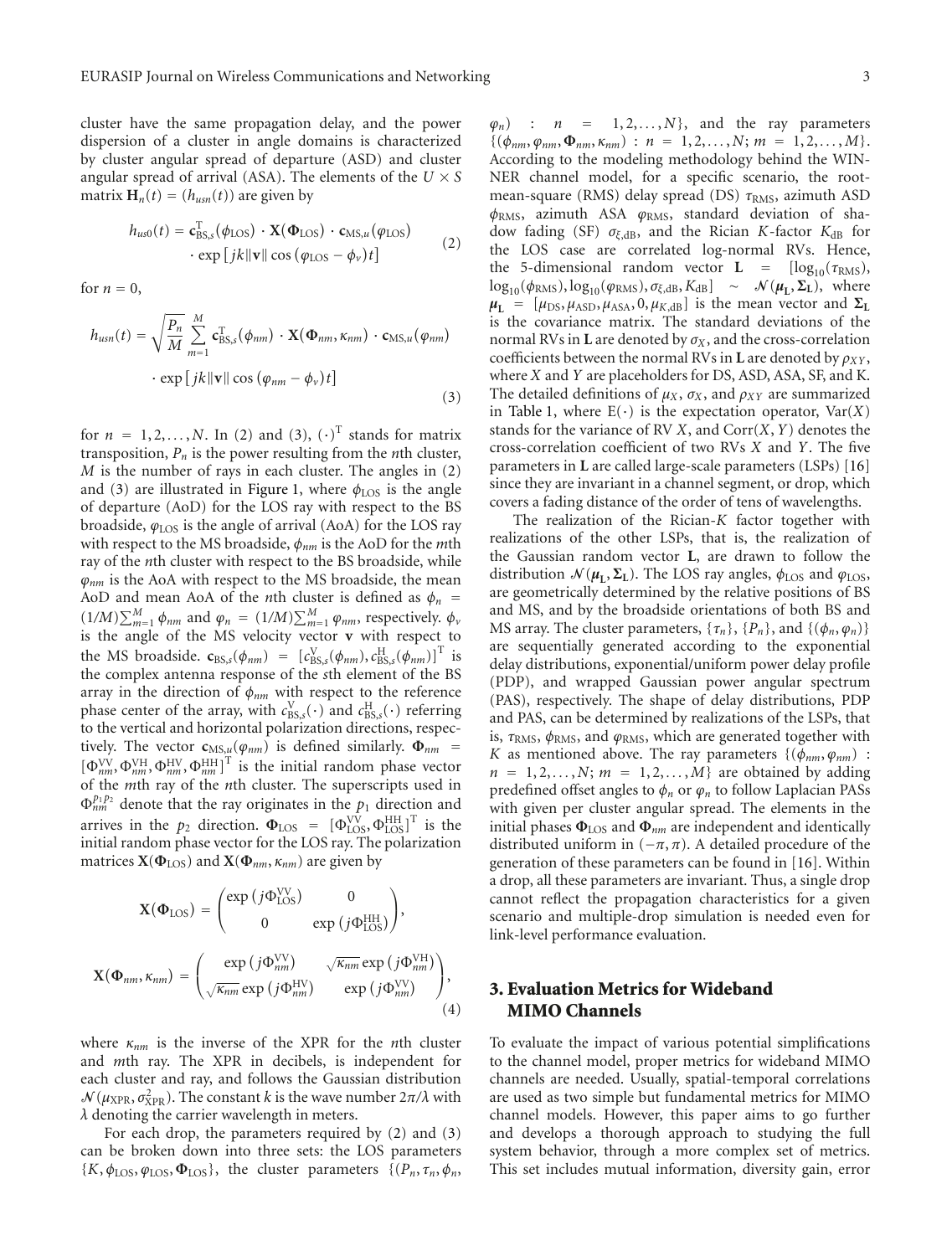Table 1: Definitions of first- and second-order statistics of LSPs.

| $\mu_{DS} = E[log_{10}(\tau_{RMS})]$                                  | $\rho_{ASD,DS} = Corr[log_{10}(\phi_{RMS}), log_{10}(\tau_{RMS})]$                                  |
|-----------------------------------------------------------------------|-----------------------------------------------------------------------------------------------------|
| $\mu_{ASD} = E[log_{10}(\phi_{RMS})]$                                 | $\rho_{\text{ASA,DS}} = \text{Corr}[\log_{10}(\varphi_{\text{RMS}}), \log_{10}(\tau_{\text{RMS}})]$ |
| $\mu_{\text{ASA}} = E[\log_{10}(\varphi_{\text{RMS}})]$               | $\rho_{ASD, SF} = Corr[log_{10}(\phi_{RMS}), \sigma_{\xi, dB}]$                                     |
| $\mu_{K, \text{dB}} = E[K_{\text{dB}}]$                               | $\rho_{\text{ASA,SF}} = \text{Corr}[\log_{10}(\varphi_{\text{RMS}}), \sigma_{\xi, \text{dB}}]$      |
|                                                                       | $\rho_{\text{ASD,ASA}} = \text{Corr}[\log_{10}(\phi_{\text{RMS}}), \log_{10}(\phi_{\text{RMS}})]$   |
| $\sigma_{\text{DS}}^2 = \text{Var}[\log_{10}(\tau_{\text{RMS}})]$     | $\rho_{\text{DS,SF}} = \text{Corr}[\log_{10}(\tau_{\text{RMS}}), \sigma_{\xi, \text{dB}}]$          |
| $\sigma_{ASD}^2 = \text{Var}[\log_{10}(\phi_{RMS})]$                  | $\rho_{ASD,K} = Corr[log_{10}(\phi_{RMS}), K_{dB}]$                                                 |
| $\sigma_{\text{ASA}}^2 = \text{Var}[\log_{10}(\varphi_{\text{RMS}})]$ | $\rho_{\text{ASA,K}} = \text{Corr}[\log_{10}(\varphi_{\text{RMS}}), K_{\text{dB}}]$                 |
| $\sigma_{K, dB}^2 = \text{Var}[K_{dB}]$                               | $\rho_{\text{DS,K}} = \text{Corr}[\log_{10}(\tau_{\text{RMS}}), K_{\text{dB}}]$                     |
| $\sigma_{\rm SF}^2 = \text{Var}[\sigma_{\xi, dB}]$                    | $\rho_{\text{SFR}} = \text{Corr}[\sigma_{\xi, dB}, K_{\text{dB}}]$                                  |



Figure 1: Definition of angles in WINNER channel model.

rate, and temporal behavior. Recall that, in the baseline model, a scenario is characterized by multiple drops with different realizations of LSPs. For either link- or system-level simulation, the overall performance of all drops is concerned. Based on this fact, these metrics are designed for evaluating the average behavior over multiple drops. With such metrics, we can try to examine whether the proposed simplified model has equivalent behavior in the scenario level. The proposed metrics are described in what follows.

*3.1. Spatial Multiplexing Metric.* Outage capacity is a widely adopted metric to evaluate the spatial multiplexing ability of an MIMO channel, because it is the main benefit provided by this MIMO mode. The outage capacity, or the cumulative distribution function (CDF) of the channel capacity, when the channel is unknown to the transmitter is preferred to the ergodic capacity which can be derived from the CDF. This is because the ergodic capacity is often insensitive to the exact channel characteristics, whereas the capacity distribution is more easily affected. Hence, the outage capacity provides a more rigorous test. The capacity of a time-invariant frequency-selective fading MIMO channel is given by [23]

$$
C = \frac{1}{B} \int_{B} \log_2 \, \det \left[ \mathbf{I}_U + \frac{\rho}{S} \mathbf{H}(f) \mathbf{H}(f)^{\dagger} \right] \mathrm{d}f,\tag{5}
$$

where  $(\cdot)$ <sup>T</sup> stands for conjugate transpose, *B* is the bandwidth,  $\rho$  denotes the signal-to-noise ratio (SNR) and  $H(f)$ is the normalized frequency domain channel matrix with unitary average channel power gain, that is,

$$
E(||H(f)||_F^2) = US.
$$
 (6)

Note that  $H(f)$  is the transform of the composite impulse response with the delays, so the capacity obtained from (5) is the broadband capacity. In (5), we have assumed equal power allocation and no water filling is done both in the frequency and space domains. Given an SNR *ρ*, the 100*q*% outage capacity *Cq* is defined as the spatial multiplexing metric, that is,  $Pr[C < C_q] = q$ .

*3.2. Spatial Diversity Metric.* When the channel is known to the transmitter, spatial diversity is related to the dominant eigenmodes of the channel matrix. Hence, we choose the marginal CDF of each ordered eigenvalue of the channel correlation matrix as the spatial diversity metric. Let  $\lambda_{(n)}(f)$ ,  $n = 1, 2, \ldots, U$ , be the eigenvalues of  $\mathbf{H}(f) \mathbf{H}(f)$ <sup>T</sup> in descending order, that is,

$$
\lambda_{(1)}(f) \geqslant \lambda_{(2)}(f) \geqslant \cdots \geqslant \lambda_{(U)}(f). \tag{7}
$$

Note that, (7) implies that  $\lambda(n)(f) = 0$  for  $r < n \le U$ , where  $r = \text{rank}[\mathbf{H}(f)\mathbf{H}(f)^{\top}]$ . For  $n = 1, 2, ..., r$ , the *r* empirical distribution functions obtained from  $\{\lambda_{(n)}(f) : f \in$ [−*B/*2, *B/*2]} are used as the spatial diversity metric. Note that this approach is quite unusual. The eigenvalues are being considered as random variables over frequency rather than over different channel realizations for the same frequency. For example, considering the maximum eigenvalue, a range of values is obtained from measurements or simulations over frequency and not over different channel realizations. This reflects the focus of the paper on broadband metrics.

*3.3. Symbol Error Probability.* The exact symbol error probability (SER) of singular value decomposition (SVD)-based MIMO receivers using uncoded transmission is derived in [24] for flat-fading channels. We generalize the result to the frequency selectivity case. If only the first *m* principal eigen modes are activated for the SVD-based transmission and the uncoded BPSK scheme is adopted, the symbol error probability for a given SNR level *ρ* is given by

$$
\text{SER}(\rho) = 1 - \frac{1}{2^m B} \int_{-B/2}^{B/2} E \left\{ \prod_{i=1}^m \text{erfc} \left( -\sqrt{\frac{\rho \lambda_{(i)}(f)}{2S}} \right) \right\} df,
$$
\n(8)

where  $erfc(x)$  is the complementary error function. For a fixed SER value, let the required SNR be  $\rho_0$  for the baseline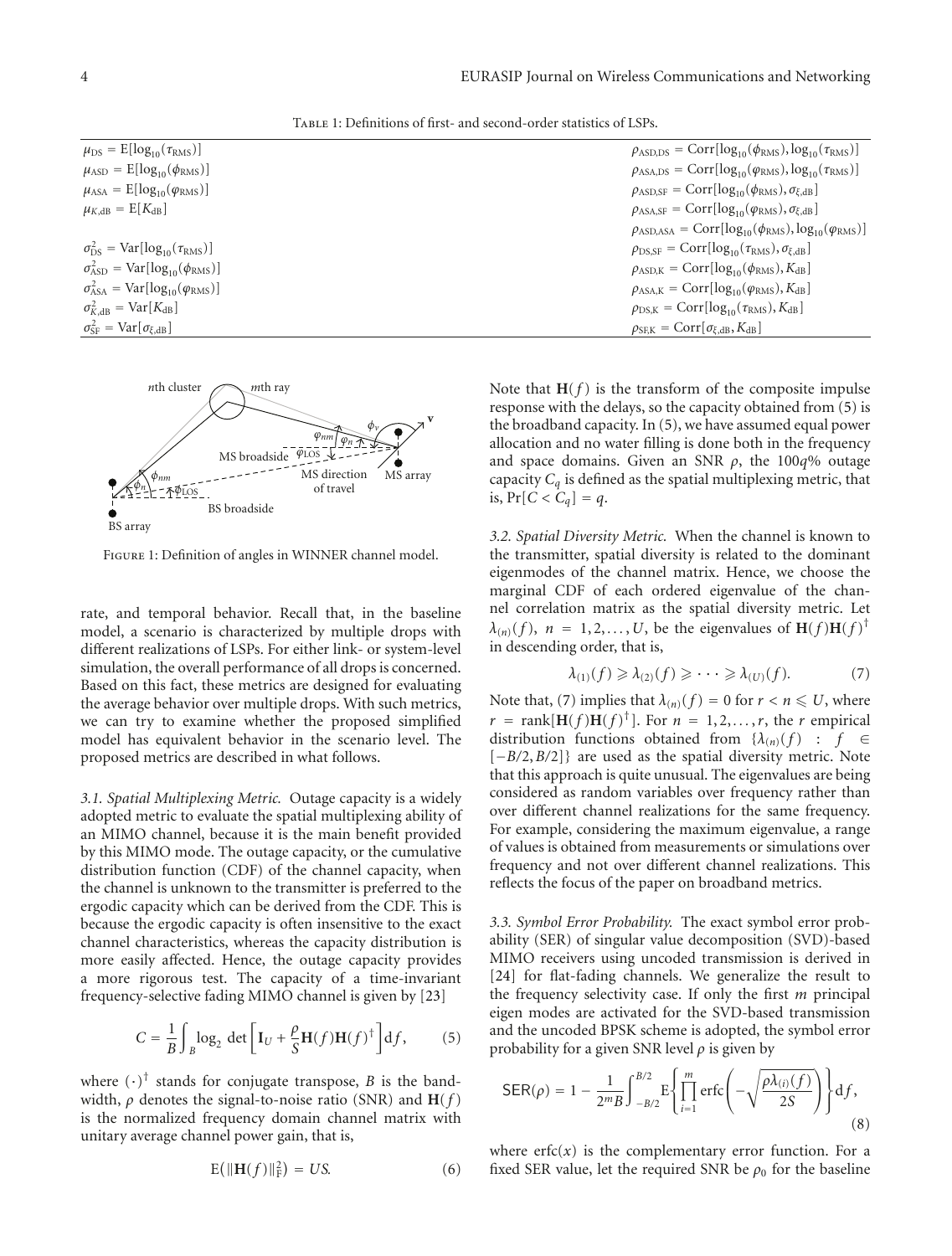model and  $\rho_1$  for the simplified model. The SNR shift,  $\Delta \rho$  =  $|\rho_1 - \rho_0|$ , is defined as the SER metric.

*3.4. Temporal Behavior of MIMO Capacity.* The capacity of the time-variant MIMO channel is a stochastic process. The temporal behavior of the MIMO channel model can be partially reflected by the level crossing rate (LCR) across a capacity level  $C_T$  (denoted as  $\mathsf{LCR}(C_T)$ ) and the average fading duration (ADF) of the capacity process below  $C_T$ [25]. Let  $\mu_C$  be the mean capacity, and  $\sigma_C^2$  be the capacity variance. Defining the standardized capacity values as  $\tilde{C}$  =  $(C - \mu_C)/\sigma_C$ , we focus on the LCR( $\widetilde{C}_T$ ) which is the LCR of the normalized capacity,  $\tilde{C}$ , across  $\tilde{C}_T$ . Results are shown for  $LCR(\widetilde{C}_T)$  normalized by the maximum Doppler frequency *f*<sub>D</sub>, versus the outage probability given by  $P_{out}(\widetilde{C}_T) = Pr[\widetilde{C}$  $\widetilde{C}_{T}$  [25].

### **4. Potential Simplifications**

*4.1. Clipping Clusters with Lower Power.* In [26], the computational complexity of channel model simulation was divided into three different categories: (a) complexity of channel coefficient generation, (b) number of required parameters, and (c) the complexity of simulation. Both (a) and (c) are proportional to the number of delay taps. Hence, the computational complexity can be reduced if the number of delay taps can be reduced. However, the impact of reducing the number of delay taps needs to be investigated. The clipping is based on the fact that the average power of some clusters is relatively low with respect to the maximum cluster power. Consider a scenario with *N* clusters, where the average cluster power of the *n*th cluster is  $P_n$  in decibels. Denote the cluster indexing set as  $\mathcal{I} = \{1, 2, ..., N\}$ . For a given cluster power threshold,  $P_{\text{th}}$  in decibels, the cluster is clipped if its power is below this threshold when the power of the dominant cluster is chosen as a reference. The reduced number of clusters is an RV

$$
N_{\text{clipped}} = \sum_{n=1}^{N} I\left(P_n < \max_{k \in I} P_k - P_{\text{th}}\right),\tag{9}
$$

where *I*(*A*) is the indicator function of event *A*, namely,

$$
I(A) = \begin{cases} 1, & \text{event } A \text{ is true,} \\ 0, & \text{otherwise.} \end{cases}
$$
 (10)

As mentioned in [26], the computational time for simulation is dominated by the convolution operation, and the time required by such an operation is proportional to the number of delay taps (or the number of clusters). Consequently, if we normalize the computational time after clipping by the time required before clipping, the *normalized computational time* (NCT) can be defined as the ratio of the average number of remaining clusters to the number of original clusters, that is,

$$
NCT(P_{th}) = 1 - \frac{1}{N}E(N_{clipped}).
$$
 (11)



Figure 2: The impact of clipping threshold on the efficiency and the accuracy (averaged over 10<sup>4</sup>-drop runs).

When the clipping threshold  $P_{\text{th}} = 0$  dB, only the cluster with maximum power remains. Thus the minimum NCT is obtained, that is, NCT(0) =  $1/N$ . When  $P_{\text{th}} \rightarrow \infty$ , no cluster will be clipped and NCT converges to one. The NCT indicates the benefit gained by clipping the low-power clusters. Figure  $2(a)$  shows the relationship of NCT versus the clipping threshold for the model parameterized in Table 3. The NCT is averaged over  $10^4$  simulation runs. It shows that the average computational complexity can be reduced by more than 40% when a 25 dB clipping threshold is adopted for the "Indoor LOS" case, while a 15% improvement can be expected for the "Outdoor NLOS" case if  $P_{\text{th}} = 15$  dB. The NLOS case requires a higher clipping threshold with respect to the LOS case to archive the same NCT reduction. As for the LOS case, the power of LOS ray is stronger than the NLOS rays such that most clusters were clipped out for a low threshold. For the NLOS case, the power difference among clusters is not so large as for the LOS case. So, even with a lower threshold, clusters are more likely to be clipped.

To keep the total power of the remaining clusters unitary, the loss of the power of the clipped clusters needs to be compensated. For a given threshold,  $P_{\text{th}}$ , the indexing set  $\bm{\mathcal{I}}$ can be separated into two disjoint sets,  $\mathcal{L}_0 = \{n : P_n$ max<sub>*k*∈*I*</sub>  $P_k - P_{th}$ } and its complement  $I_1 = I \setminus I_0$ . If cluster *n* is clipped subject to a certain threshold, its power, *Pn*, can be combined with the power of the closest neighboring cluster *m* which is given by

$$
m = \arg\min_{k \in I_1} |\tau_k - \tau_n|, \quad \forall n \in I_0. \tag{12}
$$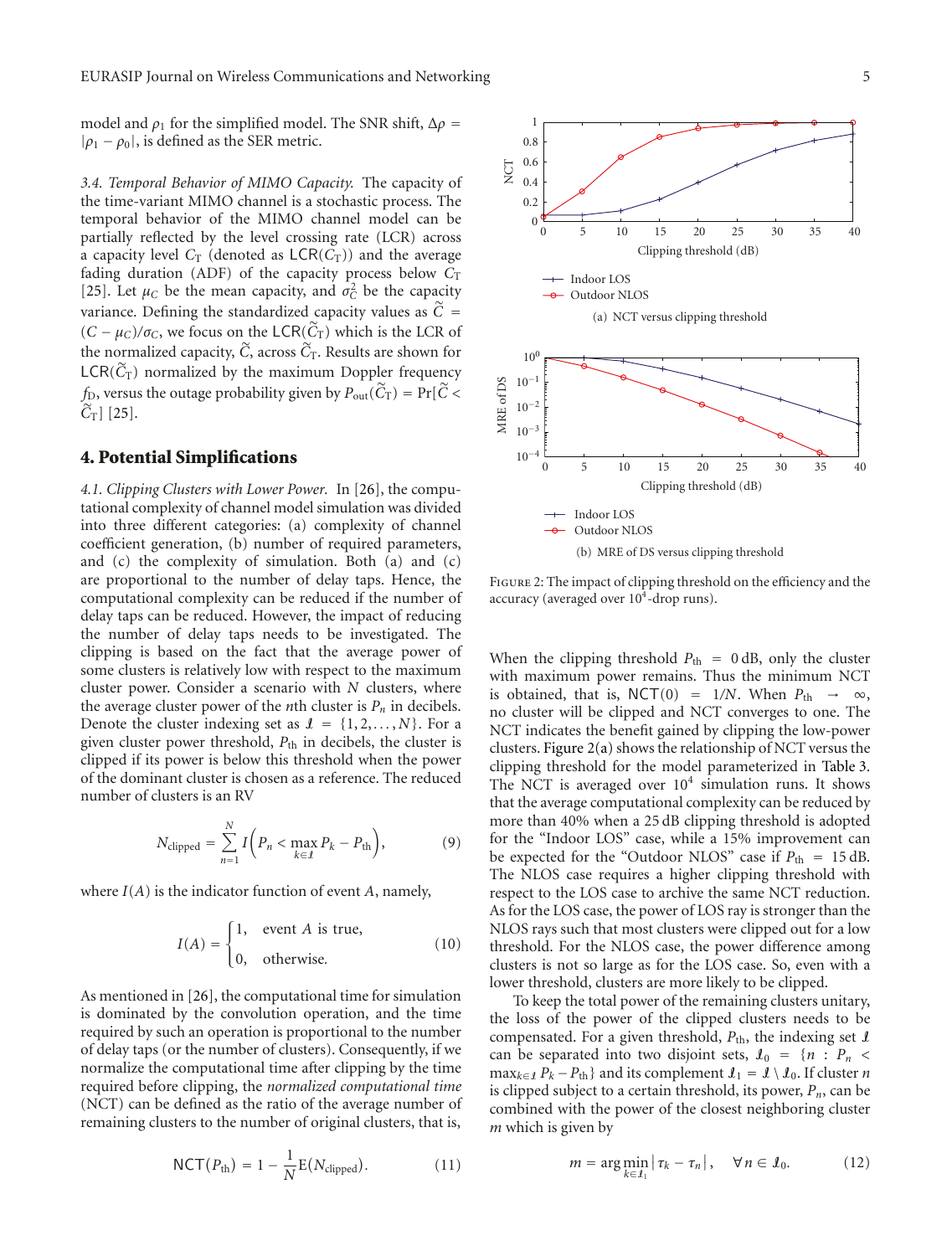A direct consequence of clipping clusters is the bias in the RMS delay spread which is inversely proportional to the coherent bandwidth, a critical parameter. For a given drop, denotes the RMS delay spread before and after clipping with a threshold  $P_{\text{th}}$  as  $\tau_{\text{RMS}}$  and  $\tilde{\tau}_{\text{RMS}}$ , respectively. The mean relative error (MRE) of the RMS delay spread versus the clipping threshold is defined by

$$
\epsilon_{\rm DS}(P_{\rm th}) = \mathrm{E}\bigg(\frac{|\widetilde{\tau}_{\rm RMS} - \tau_{\rm RMS}|}{\tau_{\rm RMS}}\bigg),\tag{13}
$$

which is plotted in Figure 2(b). It shows, as expected, that as the threshold becomes larger, the relative error  $\epsilon_{\text{DS}}$  becomes smaller. The MRE of DS is more sensitive to the clipping threshold in the NLOS case. Particularly,  $\epsilon_{DS}$  is around 5% when the clipping threshold  $P_{\text{th}} = 15$  dB for the outdoor NLOS case or  $P_{\text{th}} = 25$  dB for the indoor LOS case.

*4.2. Fixed RMS Delay Spread.* In order to estimate a given performance metric via Monte Carlo simulation, the number of random samples required to achieve a given level of confidence depends on the number of RVs involved in the simulation. As mentioned above, random realizations of five LSPs need to be drawn from their own distributions. The angular spread at both ends of the link, that is, ASD and ASA, will have a crucial impact on the spatial correlation properties of the MIMO channel. Hence, we propose fixing the RMS DS at its mean value to reduce the number of RVs. Although this will change the per drop behavior of the channel model, mainly in the delay domain, the average behavior will only be slightly affected as shown in Section 5.

*4.3. Fixed XPR.* In addition to fixing the RMS DS as a constant, we can also fix the XPR. The behavior of MIMO systems with cross-polarized antennas was investigated in [27] with the 3GPP/3GPP2 SCM model. These results showed that the change in mean capacity as the XPR varies is negligible for a  $\pm 45^{\circ}$  cross-polarized 2 × 2 system. Hence, we propose fixing the XPR at its mean value and investigate the impact of this simplification on the metrics given in Section 3.

*4.4. Uncorrelated LSPs.* The LSPs, DS, ASD, ASA, SF, and Rician-*K* factor, are correlated in the baseline channel model. However, as shown in Table 3, the parameters extracted from field measurements show that some LSPs are weakly correlated or even uncorrelated, for example, Rician-*K* factor versus ASA or ASD, ASD versus ASA, DS versus ASA, and so forth. Some similar weak correlation properties are also reported in the literature [16, 17]. We remove the correlations between the LSPs and investigate the impact of this simplification.

#### **5. Results and Discussions**

#### *5.1. Channel Measurements and Parameter Extraction*

*5.1.1. Measurement System.* To extract the parameters required by the baseline model, wideband channel data were



FIGURE 3: Configurations of the antenna arrays used in the measurements.

TABLE 2: General sounder parameters.

| Item                           | Setting             |
|--------------------------------|---------------------|
| Center frequency               | 5.25 GHz            |
| Chip rate                      | $100 \mathrm{MHz}$  |
| Sampling rate                  | $200 \mathrm{MHz}$  |
| TX power at antenna input      | 26 dBm              |
| PN code length                 | 511                 |
| Temporal snapshot rate         | $21.7\,\mathrm{Hz}$ |
| Number of elements of TX array | 50                  |
| Number of elements of RX array | 8                   |

collected using the Elektrobit Propsound CS [28] MIMO channel sounder, which uses pseudorandom binary signals (PRBS) and time-division multiplexed (TDM) switching. The transmitted power was 26 dBm and the length of the PRBS was 511 symbols. The transmitter (TX) was equipped with a dual-polarized omnidirectional array (ODA) with a maximum of 50 elements. The receiver (RX) employed a vertically polarized 8-element uniform circular array (UCA). Figures  $3(a)$  and  $3(b)$  show, respectively, the configurations of the TX and RX antenna arrays. Schematic plots of both antenna arrays are given in Figure 4. The spacing between the neighboring elements in both the ODA and the UCA is half a wavelength. All  $8 \times 50$  subchannels are sounded by activating each TX-RX element pair consecutively within a time period which is referred to as a measurement cycle. A temporal snapshot refers to the impulse response measured within a measurement cycle. The temporal snapshot rate is also the cycle rate. The measurement settings are summarized in Table 2.

*5.1.2. Measurement Environment.* Stationary measurements were conducted in the corridor of a teaching building on the campus of Beijing University of Posts and Telecommunications (BUPT), China as the indoor scenario [29]. The dimension of a single floor is  $120 \times 45 \times 6$  m<sup>3</sup>. The TX array and RX array were located about 1*.*5 m and 2*.*5 m above the floor level, respectively. All  $8 \times 50$  elements on both TX and RX arrays are enabled during the measurements.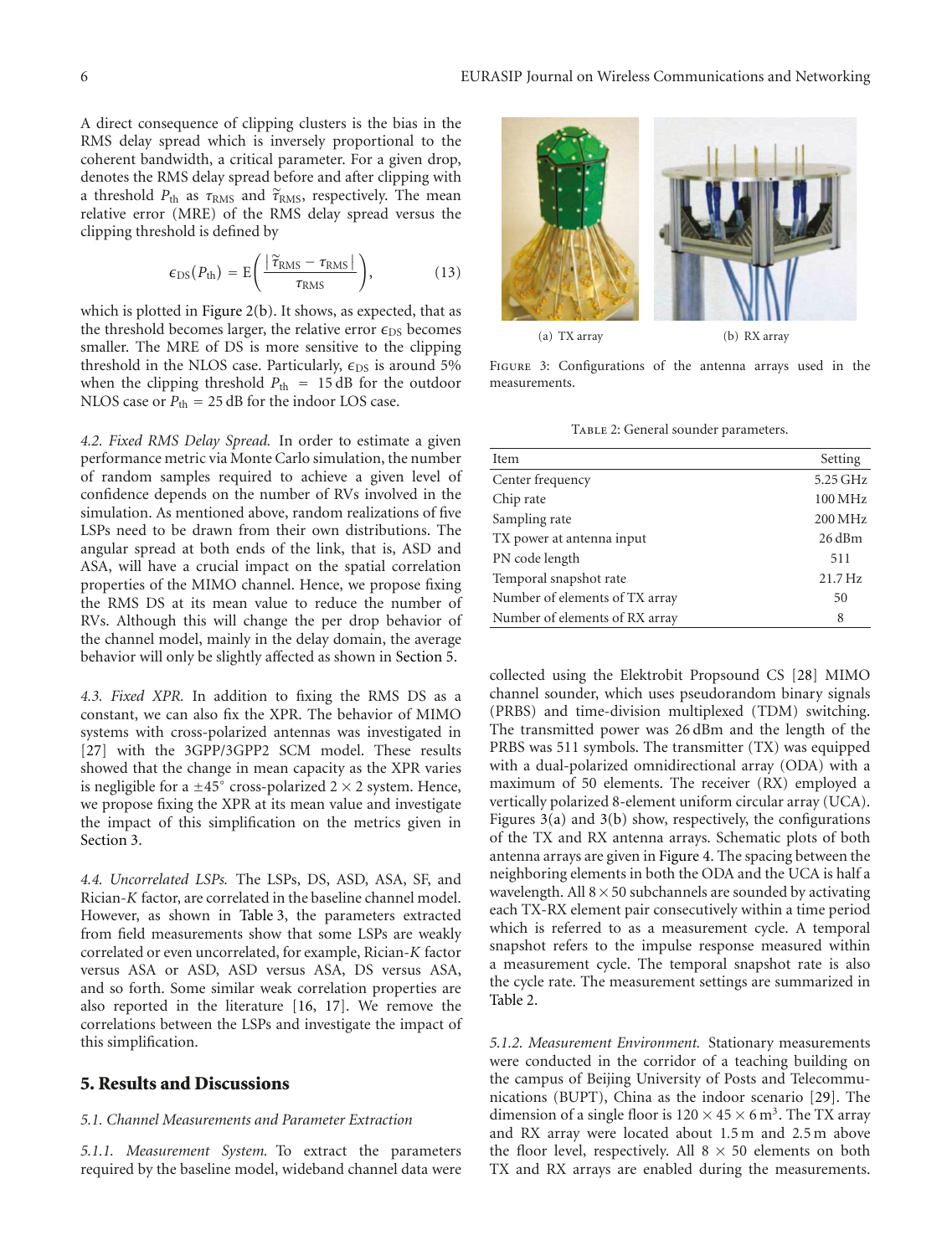

Figure 4: Schematic plots of the antenna arrays used in the measurements.

Figure 5 illustrates the layout of indoor measurements in the corridor. The RX was fixed as the base station and is marked with the arrow denoting the reference direction. The TX was measured at the 32 locations marked as "TX Position." At each spot, 100 temporal snapshots of raw data were recorded. In this environment, the walls along the corridor and between the rooms are made of bricks with plastic poster boards on the surface. The floor has a marble surface and the doors of the rooms are wooden. The entrance doors are made of glass with aluminum frames.

*5.1.3. Method of Noise Cut.* Receiver noise was superimposed on the measured CIRs. Hence, before either estimating channel parameters or determining capacity in (5), we need to choose an appropriate dynamic range of the measured CIRs to perform the noise cut. Following [30], the *per subchannel dynamic noise cut* method is applied in this paper. Given a temporal snapshot, the noise floor  $P_{\text{floor}}$ was calculated for each subchannel. As a rule of thumb, a 6 dB noise margin Δnoise added to the estimated noise floor can guarantee the noise is better cut. The per subchannel dynamic range of a measured CIR is defined as

$$
DR = \min \{ P_{\text{peak}} - (P_{\text{floor}} + \Delta_{\text{noise}}), DR_{\text{max}} \},\tag{14}
$$

where  $P_{peak}$  is the peak value of PDP for the given subchannel and  $DR<sub>max</sub> = 25 dB$  is the predefined maximum dynamic range.

*5.1.4. Parameters for the Baseline Model.* For each temporal snapshot, the multipath channel is described by the superposition of *L* rays. The rays are characterized by the parameter



Figure 5: Layout of the indoor measurements in the corridor.

set  $\mathcal{P} = \{(\tau_{\ell}, \phi_{\ell}, \theta_{\ell}, \phi_{\ell}, \vartheta_{\ell}, \nu_{\ell}, \mathbf{X}_{\ell}) : \ell = 1, 2, \ldots, L\}$ . Here, *τ*<sub>*ε*</sub>,  $\phi$ <sub>*ε*</sub>,  $\theta$ <sub>*ε*</sub>,  $\phi$ <sub>*ε*</sub>,  $\theta$ <sub>*ε*</sub>, and *ν*<sub>*ε*</sub> denote the excess delay, the azimuth of departure, the elevation of departure, the azimuth of arrival, the elevation of arrival, and the Doppler shift of the *t*th ray. The polarization matrix reads  $X_{\ell} = (\alpha_{\ell, p_2, p_1})_{2 \times 2}$ . The complex entry  $\alpha_{\ell, p_2, p_1}$  represents the weight for the  $\ell$ th ray that originates in the  $p_1$  direction and arrives in the  $p_2$  direction. Under the assumption of far-field and planar wave propagation, the Space-Alternating Generalized Expectation maximization (SAGE) algorithm [31, 32] is utilized to estimate the parameter set  $P$  from each temporal snapshot of the measured CIRs. The first- and second-order statistics of these parameters in  $P$  correspond to the LSPs described in Section 2, and are summarized in Table 3. The estimated maximum Doppler shift  $f<sub>D</sub>$  is 1 Hz for the indoor measurements.

For reasons of space a full description of the parameter extraction methodology cannot be given here. However, the references [16, 31, 32] contain the necessary details. The basic approach can be summarized as below. The measured data is taken and the SAGE algorithm [31, 32] is used to obtain samples of the 7 parameters in  $P$  from each temporal snapshot. Following the WINNER methodology [16], these samples are then used to find the parameters in the columns entitled "Indoor" in Table 3. Finally, these tabulated parameters are sufficient to define the terms in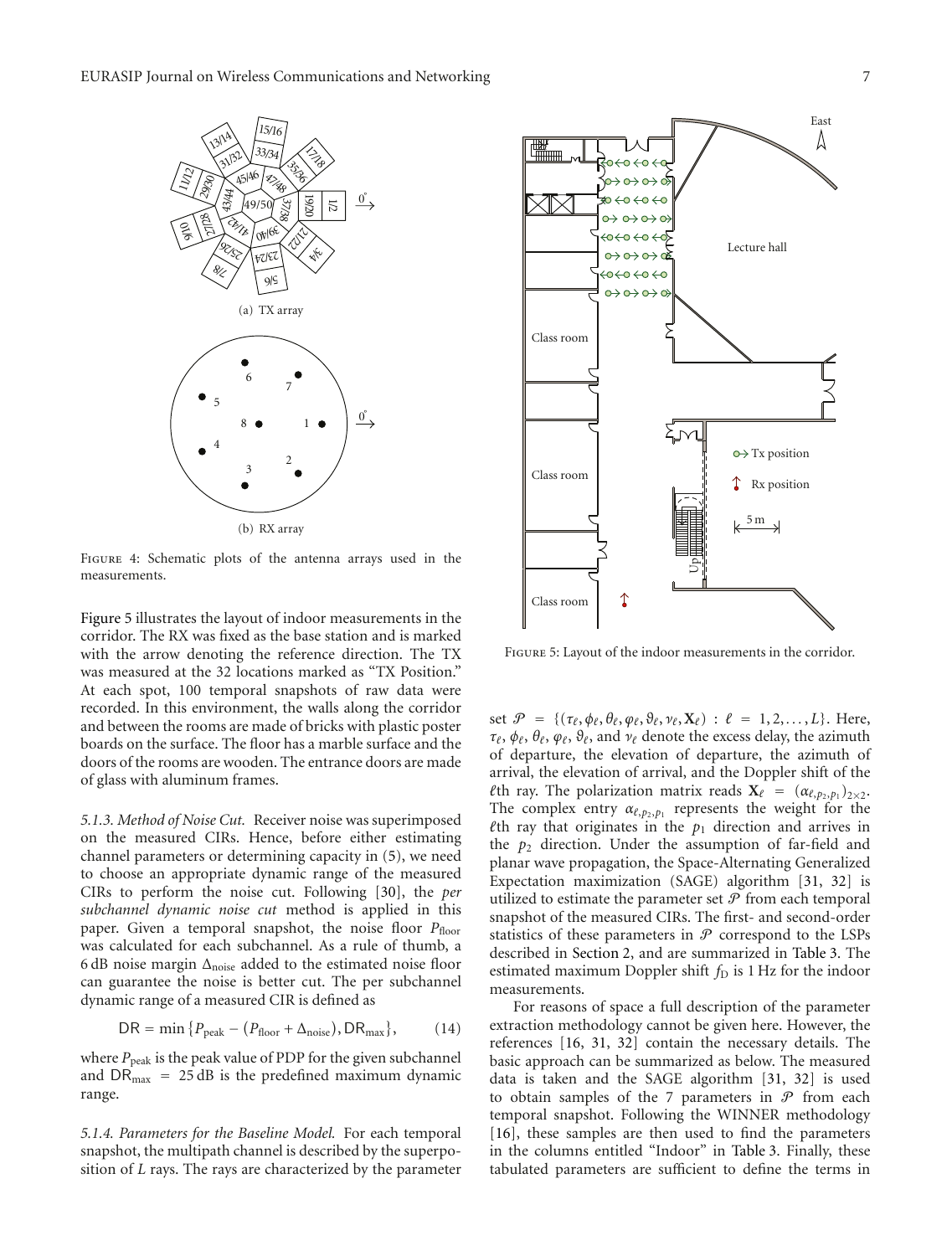| Parameter               | Unit           | Indoora | Outdoorb | Parameter                  | Unit    | Indoor <sup>a</sup> | Outdoorb |
|-------------------------|----------------|---------|----------|----------------------------|---------|---------------------|----------|
| $\mu_{DS}$              |                | $-7.70$ | $-7.12$  | $\rho$ <sub>ASD,DS</sub>   |         | 0.17                | 0.20     |
| $\sigma_{DS}$           | $log_{10}[s]$  | 0.18    | 0.12     | $\rho$ <sub>ASA,DS</sub>   |         | 0.01                | 0.40     |
| $\mu_{ASD}$             |                | 1.60    | 1.19     | $\rho$ <sub>ASA,SF</sub>   |         | $-0.02$             | $-0.40$  |
| $\sigma$ <sub>ASD</sub> | $log_{10} [°]$ | 0.18    | 0.21     | $\rho$ <sub>ASD</sub> , SF |         | $-0.18$             | 0.00     |
| $\mu_{ASA}$             |                | 1.62    | 1.55     | $\rho_{\text{DS,SF}}$      |         | $-0.18$             | $-0.70$  |
| $\sigma$ <sub>ASA</sub> |                | 0.22    | 0.20     | $\rho$ ASD, ASA            |         | 0.07                | 0.10     |
| $\sigma_{\rm SF}$       |                | 3.0     | 4.0      | $\rho_{ASD,K}$             |         | $-0.09$             | N/A      |
| $\mu_K$                 | dB             | 4.7     | N/A      | $\rho_{\rm ASA,K}$         |         | $-0.07$             | N/A      |
| $\sigma_K$              |                | 0.9     | N/A      | $\rho_{\text{DS,K}}$       |         | $-0.32$             | N/A      |
| $r_{\tau}$              |                | 3.6     | 1.0      | $\rho_{\rm SF,K}$          |         | 0.57                | N/A      |
| $\mu_{\rm XPR}$         | dB             | 3.7     | 8.0      | Cluster ASD                |         | 5                   | 10       |
| $\sigma_{\rm XPR}$      |                | 9.6     | 3.0      | Cluster ASA                | $\circ$ | 11                  | 22       |
| $\boldsymbol{N}$        |                | 15      | 16       | $\boldsymbol{M}$           |         | 20                  | 20       |

Table 3: Parameters for the baseline channel model.

aParameters for the indoor case are obtained from the measurements described in Section 5.1.

<sup>b</sup>The NLOS case of the "Urban macrocell  $(C2)$ " scenario in the WINNER channel model [16].

the channel coefficients given in (2) and (3) by the steps described in [16].

Besides the indoor LOS case, an outdoor NLOS case is also selected as shown in Table 3. The parameters in the columns entitled "Outdoor" are the same as those for the NLOS case of the "Urban macrocell (C2)" scenario in the WINNER channel model [16]. The definition of each parameter can be found in Section 2.

*5.2. Simulation Assumptions.* To investigate the impact of the proposed simplifications on channel behavior, we constrain the antenna configuration and bandwidth to match the measurement campaign. We select 9 elements from the 50-element MS array and 7 elements from the 8-element BS array to form a  $9 \times 7$  downlink MIMO channel. This approach is both manageable from a complexity point of view and is in agreement with the measurement configuration described previously. The selected BS array is a 7 element vertical polarized uniform circular array, that is, the 7+1 UCA without the central element. The MS antenna array is a 9-element dual-polarized uniform circular array which can be thought as the center ring of the  $2 \times 9$  ODA (with odd elements from no. 19 to no. 35 in Figure 4(a)). For both antenna arrays, the element spacing is half a wavelength. The field patterns of real antennas are embedded into the baseline and simplified models to regenerate equivalent sets of MIMO channel matrix realizations. The embedding of field patterns is archived by substitution of the array patterns obtained in an anechoic chamber as  $c_{BS,s}$  and  $c_{MS,u}$  into (2) and (3). The channel coefficients are generated following [33] and by replacing the scenario specific parameters in [33] with those in Table 3. For the indoor case, all other parameters of the model are set to match those obtained in the measurement campaign. This includes reference directions for both antenna arrays. The assumptions are summarized in Table 4. The channel is sampled at a frequency four times

the maximum Doppler frequency. The results are obtained by averaging over 1000 simulation runs(or drops) [14]. (The number of drops is chosen to be manageable from a complexity point of view and also to ensure satisfactory convergence of the metric.) The fading distance of 50 wavelengths is assumed for each drop.

For brevity, we designate the simplified models as "SM-" suffixed with a letter. SM-A refers to the full model where the clusters are clipped out with a 25 dB threshold for the indoor LOS case or a 15 dB threshold for the outdoor NLOS case. SM-B takes the full model and fixes RMS DS as a constant. SM-C fixes XPR at its mean value and SM-D removes the cross-correlations between LSPs. SM-E applies all the simplifications in SM-A, B, C, and D simultaneously. The designators are listed in Table 5. In the following simulation results, the measured results are given as a reference for Indoor scenario only.

#### *5.3. Simulation Results and Discussion*

*5.3.1. Ordered Eigenvalue Distributions.* The marginal CDFs of the first five principal eigenvalues for the baseline and simplified models are as shown in Figure 6. It can be seen that the proposed simplifications have a very minor impact on the distribution of the first principal eigenvalue. Removing the cross-correlations between LSPs has made little change to the distribution of ordered eigenvalues. Similarly, fixing the RMS DS leads to a negligible effect on the eigenvalues. As predicted, the impact on the spatial correlations is not significant and hence there is little impact on the eigenvalues. Figure  $6(a)$  also tells us that the distortion of different ordered eigenvalues differs when SM-C or SM-E is applied. For example, with SM-C,  $\lambda_{(2)}$  is underestimated while  $\lambda_{(4)}$ and  $\lambda_{(5)}$  are overestimated with respect to the baseline model. Figure 6(b) shows that for outdoor NLOS case, the ordered eigenvalue distribution is less sensitive to all simplifications.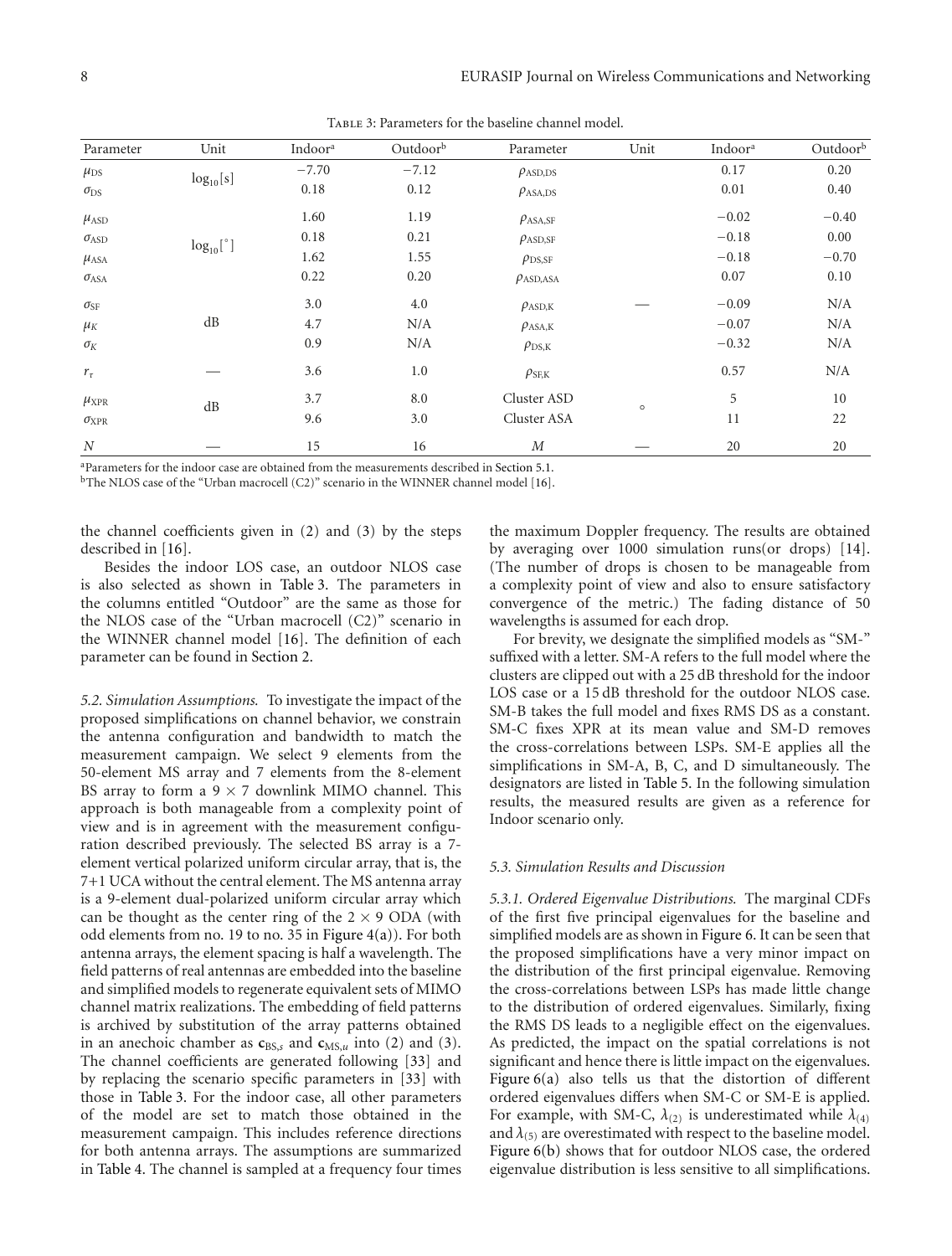

FIGURE 6: CDFs of the first five principal eigenvalues for baseline and simplified cases.

Note that in the measurement-based indoor baseline model, the nonprincipal eigenvalues deviate from the measured results. The relative deviation of the eigenvalue becomes larger for smaller eigenvalues.

*5.3.2. Outage Capacity.* Broadband capacity are obtained by integrating the narrowband capacity over the entire bandwidth as in (5). The CDFs of MIMO capacity for the baseline and simplified models are depicted in Figure 7. There are three different SNR levels which represent the marginal, medium, and high SNR cases. We see that the baseline and simplified models always underestimate the MIMO capacity

TABLE 4: Assumptions of channel reconstruction.

| Parameter                       | Description                                       |
|---------------------------------|---------------------------------------------------|
| Carrier frequency               | 5.25 GHz                                          |
| Bandwidth                       | $100 \mathrm{MHz}$                                |
| BS antenna array                | 7-element UCA, vertical polarized                 |
| MS antenna array                | 9-element UCA, $\pm$ 45 $^{\circ}$ dual polarized |
| MS velocity                     | 1.5 km/h (indoor) and 120 km/h (outdoor)          |
| Sample density                  | 2 samples per half wavelength                     |
| No. of drops                    | 1000                                              |
| No. of time samples<br>per drop | 200                                               |
| Delay sampling<br>density       | 5 <sub>ns</sub>                                   |
| No. of frequency bins 1024      |                                                   |

with respect to the measured result. This underestimation comes from several aspects such as measurement errors and possibly the lack of elevation spread in the models, which was theoretically analyzed in [34]. For the indoor LOS case, the variations in MIMO capacity due to the proposed simplifications increase as the SNR increases. With SM-E, the relative deviation of the capacity for an outage of 5% at high SNR ( $\rho = 20$  dB) is 4.23%. Since the use of SM-E will lead to the maximum deviation in outage capacity, the relative deviation of the capacity for outages of 5% due to the application of any proposed simplified model will not exceed 5% in the high SNR regime. For the outdoor NLOS case, the relative deviation is always less than 5%.

As shown in Figure  $7(a)$ , there is a deviation of the baseline model from the measurements in the high SNR case. This deviation is mainly caused by the deviation of nonprincipal eigenvalues. For a given frequency *f*, denote the measured and model generated  $U \times S$  channel matrix as **H**(*f*) and **H**<sup> $\prime$ </sup>(*f*), respectively. Let  $\lambda_{(n)}$  and  $\lambda'_{(n)}$  be the ordered eigenvalues of  $\mathbf{H}(f)\mathbf{H}(f)^{\dagger}$  and  $\mathbf{H}'(f)\mathbf{H}'(f)^{\dagger}$ , respectively, where  $\lambda_{(1)} \geqslant \lambda_{(2)} \geqslant \cdots \geqslant \lambda_{(U)}$  and  $\lambda'_{(1)} \geqslant \lambda'_{(2)} \geqslant \cdots \geqslant \lambda_{(U)}$ *λ* (*U*). Assume the eigenvalues can be divided into two sets: the well fitted principal eigenvalues in  $\mathcal{L}_1 = \{(\lambda_{(n)}, \lambda'_{(n)})\}$  $n = 1, 2, \dots, r'$  with negligible relative deviation; and small eigenvalues in  $\mathcal{L}_2 = \{(\lambda_{(n)}, \lambda'_{(n)}) : n = r' + 1, r' + 2, ..., U\}$ with large deviations. When the SNR  $\rho \rightarrow \infty$ , the capacity deviation tends to

$$
\epsilon_C = \lim_{\rho \to \infty} \sum_{n=1}^{U} \log_2 \frac{1 + (\rho/S)\lambda'_{(n)}}{1 + (\rho/S)\lambda_{(n)}}
$$
  
= 
$$
\sum_{n=1}^{r'} \log_2 \left(1 + \frac{\Delta\lambda_{(n)}}{\lambda_{(n)}}\right) + \sum_{n=r'+1}^{U} \log_2 \left(1 + \frac{\Delta\lambda_{(n)}}{\lambda_{(n)}}\right),
$$
 (15)

where  $\Delta \lambda_{(n)} = \lambda'_{(n)} - \lambda_{(n)}$ . The first term in (15) approximates to zero as the relative deviation  $\Delta\lambda_{(n)}/\lambda_{(n)}$  is very small. For the eigenvalues in  $\mathcal{L}_2$ , the nonnegligible relative deviation  $\Delta\lambda_{(n)}/\lambda_{(n)}$  causes the capacity deviation. In Figure 6(a), we can take  $r' = 4$ . For the probability of 0.5, we have  $\lambda_{(5)}$  = −4.0 dB = 0.40 and  $\lambda'_{(5)}$  = −5.6 dB = 0.28. Thus,  $\Delta\lambda_{(5)}/\lambda_{(5)} = -0.43$ , and  $\log_2(1+\Delta\lambda_{(n)}/\lambda_{(n)}) = -0.81$  bit/s/Hz.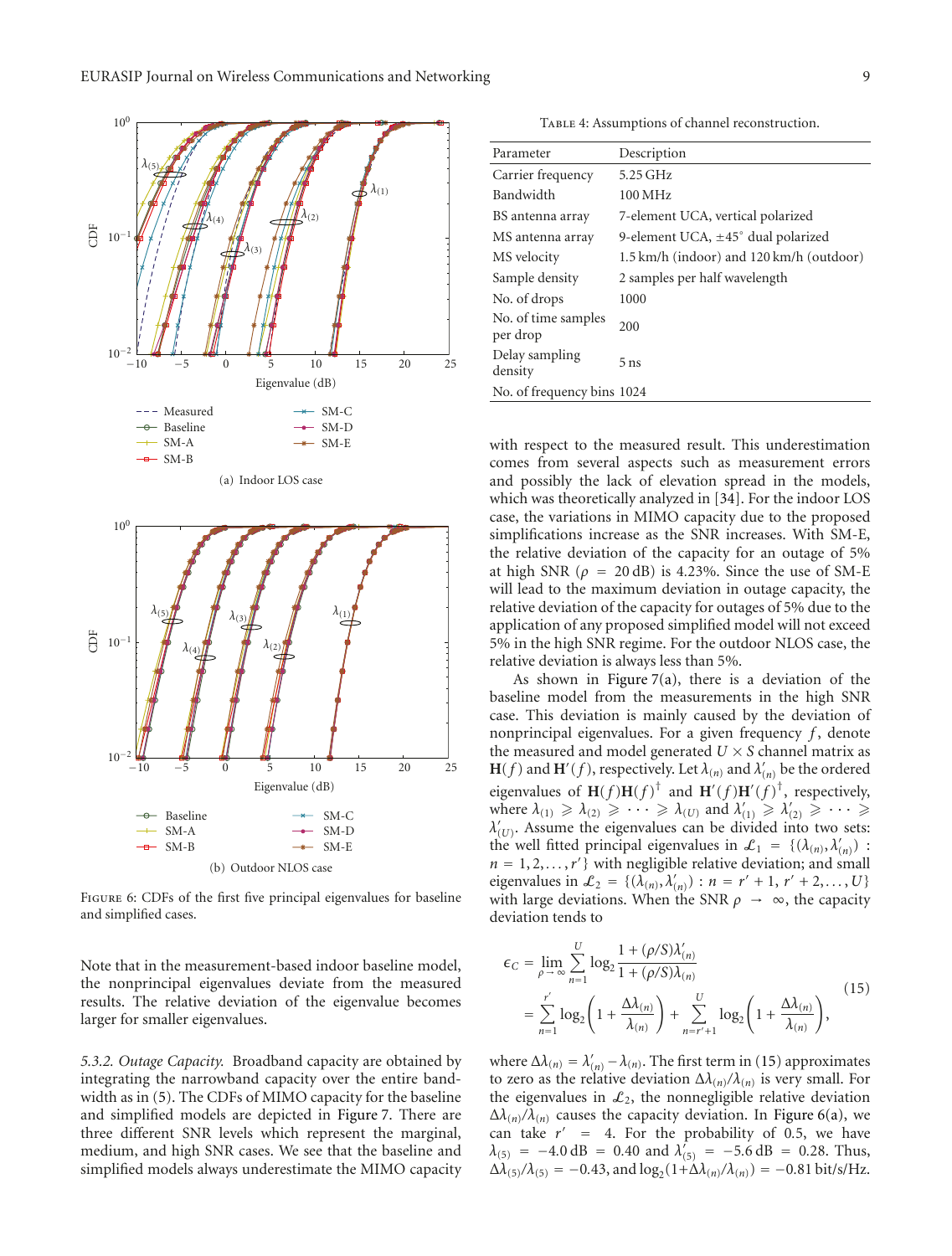

Figure 7: CDFs of MIMO capacity for baseline and simplified cases.

For  $n = 6$  and  $n = 7$ , larger deviations of eigenvalues can be expected, which finally lead to the gap between the measurements and the baseline model as shown in Figure 7(a).

*5.3.3. Symbol Error Probability.* For the indoor case, consider the baseline model extracted from the measurements conducted in the LOS environment. The gain of the last three MIMO eigenmodes is limited due to the presence of the LOS ray. Consequently, we consider the SVD transmission over the first four principal eigenmodes. The symbol error rates for the baseline and simplified models are shown in Figure 8(a). In the low SNR regime, all simplified models perform almost identically to the baseline model. However,



Figure 8: SVD symbol error probabilities for baseline and simplified cases.

TABLE 5: Designators for simplified models.

| Simplification                                                                                      |
|-----------------------------------------------------------------------------------------------------|
| Clip out clusters with a 25 dB (for indoor LOS<br>case) or 15 dB (for outdoor NLOS case) threshold. |
| Fix the RMS DS as the mean value $\mu_{DS}$ in Table 3.                                             |
| Fix the XPR as the mean value $\mu_{XPR}$ in Table 3.                                               |
| Remove cross-correlations between all LSPs.                                                         |
| All simplifications in SM-A, SM-B, SM-C, and<br>$SM-D.$                                             |
|                                                                                                     |

in the high SNR regime, there is an approximate shift of 1 dB in SNR for an SER of 10−<sup>2</sup> due to both SM-A and SM-C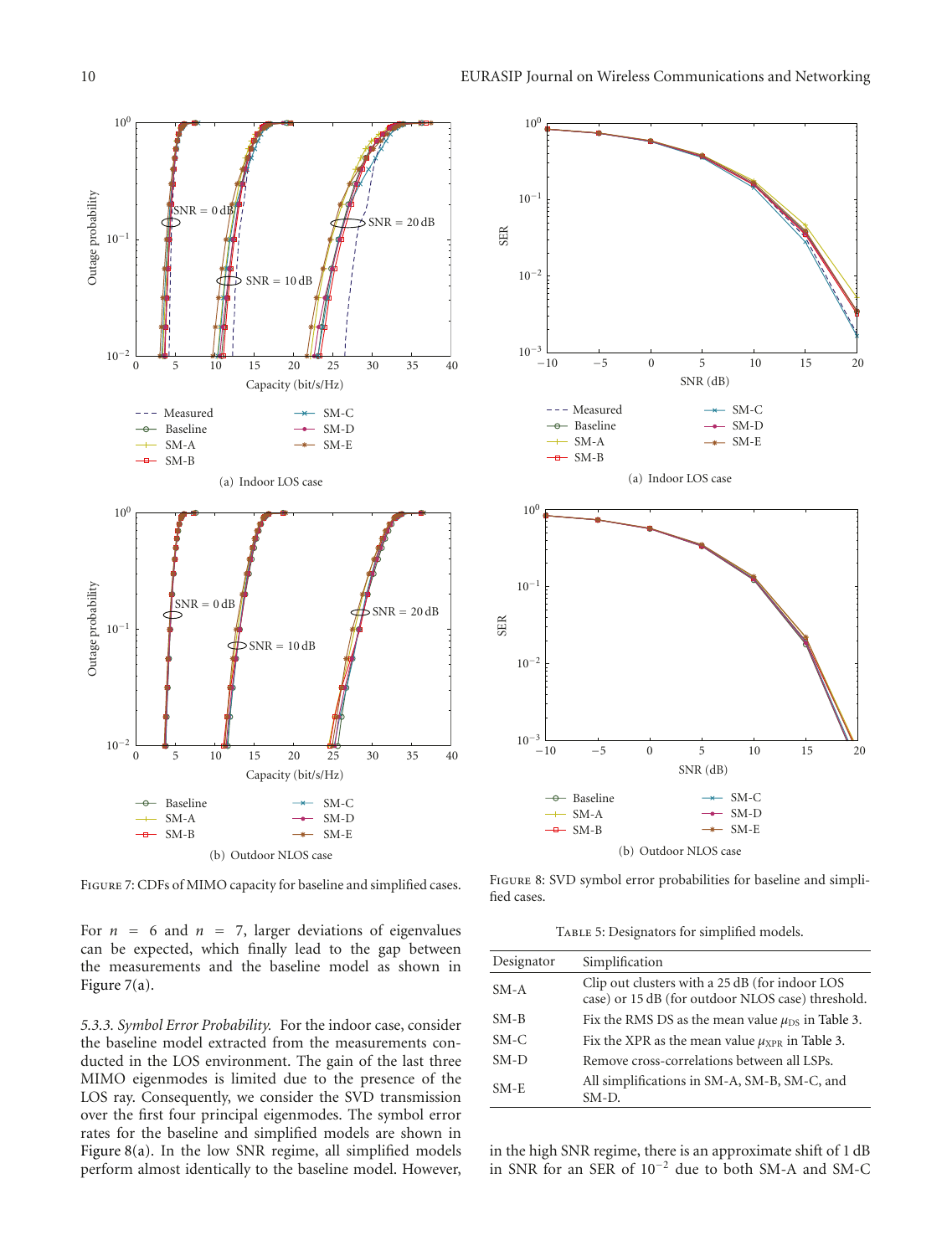

FIGURE 9: Level crossing rates of standardized MIMO capacity for baseline and simplified cases when  $\rho = 20$  dB.

| Item       |                                 | Indoor LOS          |         | Outdoor NLOS |          |
|------------|---------------------------------|---------------------|---------|--------------|----------|
|            |                                 | Baseline            | $SM-E$  | Baseline     | $SM-E$   |
| Complexity | No. of parameters               | 26                  | 14      | 20           | 12       |
|            | No. of RVs                      | 6                   |         |              |          |
|            | NCT per drop                    | 100%                | 57%     | 100%         | 85%      |
|            | Relative deviation of $C_{5\%}$ |                     | $< 5\%$ |              | $< 5\%$  |
| Accuracy   | SNR shift for SER of $10^{-2}$  |                     | < 1 dB  |              | < 0.5 dB |
|            | LCR for outage below 10%        | Approximately equal |         |              |          |

Table 6: Comparisons between the baseline model and SM-E model.

for the indoor LOS case. Again, the performance variation due to both SM-B and SM-D is negligible. It is worth noting that the performance of SM-E is nearly the same as the baseline model across the whole SNR range. Although conventional wisdom says that large delays will result in higher error rates due to frequency-selective fading. However according to (8), the frequency-selective channel is effectively decomposed into a series of flat-fading channels, hence the SER result here does not show any sensitivity to the delay randomness. The symbol error rates for the outdoor case are plotted in Figure 8(b) which shows negligible deviations of all simplified models from the baseline model.

*5.3.4. LCR for the Standardized MIMO Capacity.* The normalized LCR of standardized MIMO capacity at 20 dB SNR is given in Figure 9 which shows that all simplified models cross-capacity thresholds for outage levels below 10% at nearly same rate. It means that all simplified models exhibit a similar temporal behavior for MIMO capacity as the baseline model for both indoor- and outdoor cases.

*5.3.5. Comparisons.* We compare the baseline model and the simplified model, SM-E, from an accuracy and complexity point of view in Table 6. The complexity of a channel model

is two fold: (a) the time for generating channel coefficients; and (b) the time for convolution of the transmitted signal and the channel [26]. Since the real computational time depends on many factors such as the implementation of the model and the computational power of the simulation platform, we employ some indirect metrics and evaluate the complexity. The number of parameters used is related to the time of coefficient generation and is referred to as the number of parameters required to describe a model. For the baseline model, it equals the number of items listed in Table 3, that is, 26 for the indoor LOS scenario and 20 for the outdoor NLOS scenario. For SM-E, the following parameters are not required:  $\sigma_{DS}$ ,  $\sigma_{XPR}$ , and 10 (for LOS) or 6 (for NLOS) cross-correlation coefficients. Hence, only 14 or 12 parameters are required to describe the SM-E model. The number of RVs is another value of interest, since the metrics of interest in simulation (e.g., bit error rate) require less time to converge when the number of RVs in the model is reduced. For the baseline model, there are 6 (for LOS) or 5 (for NLOS) RVs, that is, 5 (for LOS) or 4 (for NLOS) random LSPs and the random XPR. With SM-E, both DS and XPR are fixed as constants and only 4 or 3 RVs remain. Recall that the NCT measure can reflect the convolution reduction. The NCT is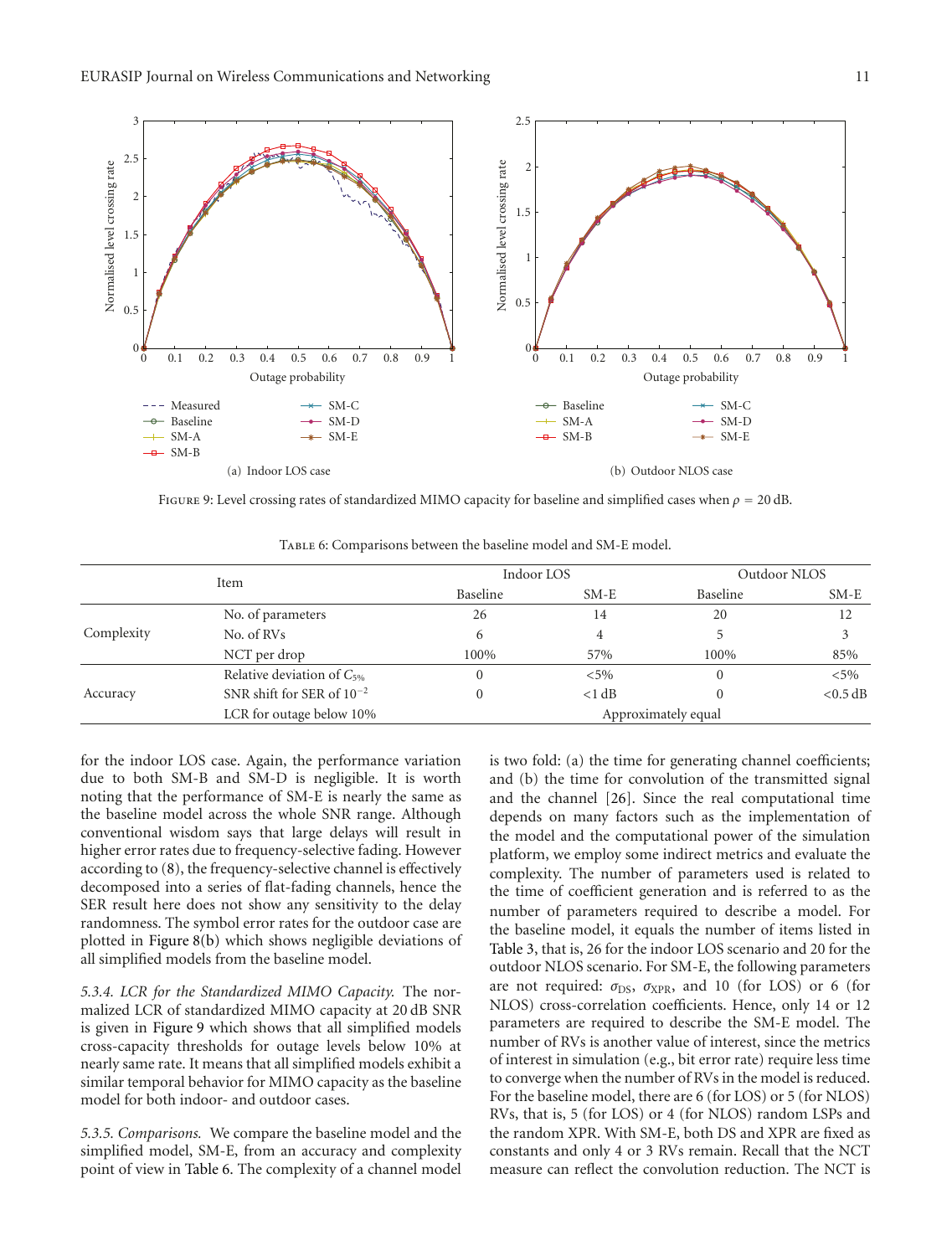obtained by approximating (11) through simulation. The results show that the SM-E is an acceptable tradeoff between accuracy and complexity with respect to the baseline model.

# **6. Conclusion**

In this paper, we have studied the simplification of the GBSM by several approaches. The double-directional channel model developed under the IST-WINNER project is employed as the baseline model. The parameters for the indoor LOS baseline model are extracted by applying the SAGE algorithm to the data obtained from channel measurements. Four metrics are proposed to evaluate the impact of the simplifications on the behavior of the channel models. These include the MIMO capacity, eigenvalue distributions, symbol error rate of SVD-transmission, and level crossing rate of the MIMO capacity. Five different simplified models are developed based on the baseline model with the following modifications:

- (i) SM-A: clipping clusters with a 25 dB (for indoor LOS case) or 15 dB (for outdoor NLOS case) power threshold,
- (ii) SM-B: fixing the RMS DS at its mean value,
- (iii) SM-C: fixing the XPR at its mean value,
- (iv) SM-D: removing cross-correlations between LSPs,
- (v) SM-E: all the above modifications.

The simulation results show that all these five simplified models have a minor impact on all proposed metrics. Compared to the baseline model, the SM-E can provide much better computational efficiency with a negligible loss of accuracy. Besides the two scenarios presented in this paper, we have repeated the simulations for all other scenarios in the WINNER model. All these simulation results support our conclusion. However, for reasons of space we cannot present those results in this paper. This means that fixed parameters and fewer random parameters can be used to give similar results. We have shown that simplification is possible and perhaps further simplifications might follow to make the models even more appealing. The simplified models have been far more rigorously tested. Instead of only looking at spatial and temporal correlations, we have looked at full system behavior in terms of many metrics. Furthermore, since the simplifications keep the original structure of the GBSM, the antenna geometries and radiation patterns can still be changed by the users as these parameters remain part of the simplified model. We also find that the baseline model underestimates the outage capacity with respect to the measurements. This might be due to measurement errors, modeling errors of nonprincipal eigenvalues or possibly the neglect of angular spread in elevation. Hence, simplifications of three-dimensional GBSMs will be considered in future work.

#### **Acknowledgments**

The authors would like to thank the engineers of Elektrobit Testing Ltd., Finland, for their efforts in the measurement campaign. Discussions with Doctor Guangyi Liu and Weihui Dong from China Mobile have been enlightening. They also appreciate the useful comments from the anonymous reviewers. This work was supported in part by the National 863 High Technology Research and Development Program of China under Grant No. 2006AA01Z258, and by the Research Institute of China Mobile Communications Corporation.

#### **References**

- [1] J. H. Winters, "On the capacity of radio communication systems with diversity in a Rayleigh fading environment," *IEEE Journal on Selected Areas in Communications*, vol. 5, no. 5, pp. 871–878, 1987.
- [2] E. Telatar, "Capacity of multi-antenna Gaussian channels," *European Transactions on Telecommunications*, vol. 10, no. 6, pp. 585–595, 1999.
- [3] G. J. Foschini and M. J. Gans, "On limits of wireless communications in a fading environment when using multiple antennas," *Wireless Personal Communications*, vol. 6, no. 3, pp. 311–335, 1998.
- [4] P. Kyritsi, D. C. Cox, R. A. Valenzuela, and P. W. Wolniansky, "Effect of antenna polarization on the capacity of a multiple element system in an indoor environment," *IEEE Journal on Selected Areas in Communications*, vol. 20, no. 6, pp. 1227– 1239, 2002.
- [5] C. Oestges and B. Clerckx, "Modeling outdoor macrocellular clusters based on 1.9-GHz experimental data," *IEEE Transactions on Vehicular Technology*, vol. 56, no. 5, pp. 2821–2830, 2007.
- [6] J. W. Wallace, M. A. Jensen, A. Gummalla, and H. B. Lee, "Experimental characterization of the outdoor MIMO wireless channel temporal variation," *IEEE Transactions on Vehicular Technology*, vol. 56, no. 3, pp. 1041–1049, 2007.
- [7] M. Landmann, K. Sivasondhivat, J.-I. Takada, I. Ida, and R. Thomä, "Polarization behavior of discrete multipath and diffuse scattering in urban environments at 4.5 GHz," *EURASIP Journal on Wireless Communications and Networking*, vol. 2007, Article ID 57980, 16 pages, 2007.
- [8] S. Wyne, A. F. Molisch, P. Almers, G. Eriksson, J. Karedal, and F. Tufvesson, "Outdoor-to-indoor office MIMO measurements and analysis at 5.2 GHz," *IEEE Transactions on Vehicular Technology*, vol. 57, no. 3, pp. 1374–1386, 2008.
- [9] P. Almers, E. Bonek, A. Burr, et al., "Survey of channel and radio propagation models for wireless MIMO systems," *EURASIP Journal on Wireless Communications and Networking*, vol. 2007, Article ID 19070, 19 pages, 2007.
- [10] D.-S. Shiu, G. J. Foschini, M. J. Gans, and J. M. Kahn, "Fading correlation and its effect on the capacity of multielement antenna systems," *IEEE Transactions on Communications*, vol. 48, no. 3, pp. 502–513, 2000.
- [11] W. Weichselberger, M. Herdin, H. Özcelik, and E. Bonek, "A stochastic MIMO channel model with joint correlation of both link ends," *IEEE Transactions on Wireless Communications*, vol. 5, no. 1, pp. 90–100, 2006.
- [12] L. M. Correia, Ed., *Wireless Flexible Personalised Communications: COST 259, European Co-Operation in Mobile Radio Research*, John Wiley & Sons, Chichester, UK, 2001.
- [13] L. M. Correia, Ed., *Mobile Broadband Multimedia Networks: Techniques, Models and Tools for 4 G*, Academic Press, Oxford, UK, 2006.
- [14] G. Calcev, D. Chizhik, B. Göransson, et al., "A wideband spatial channel model for system-wide simulations," *IEEE*